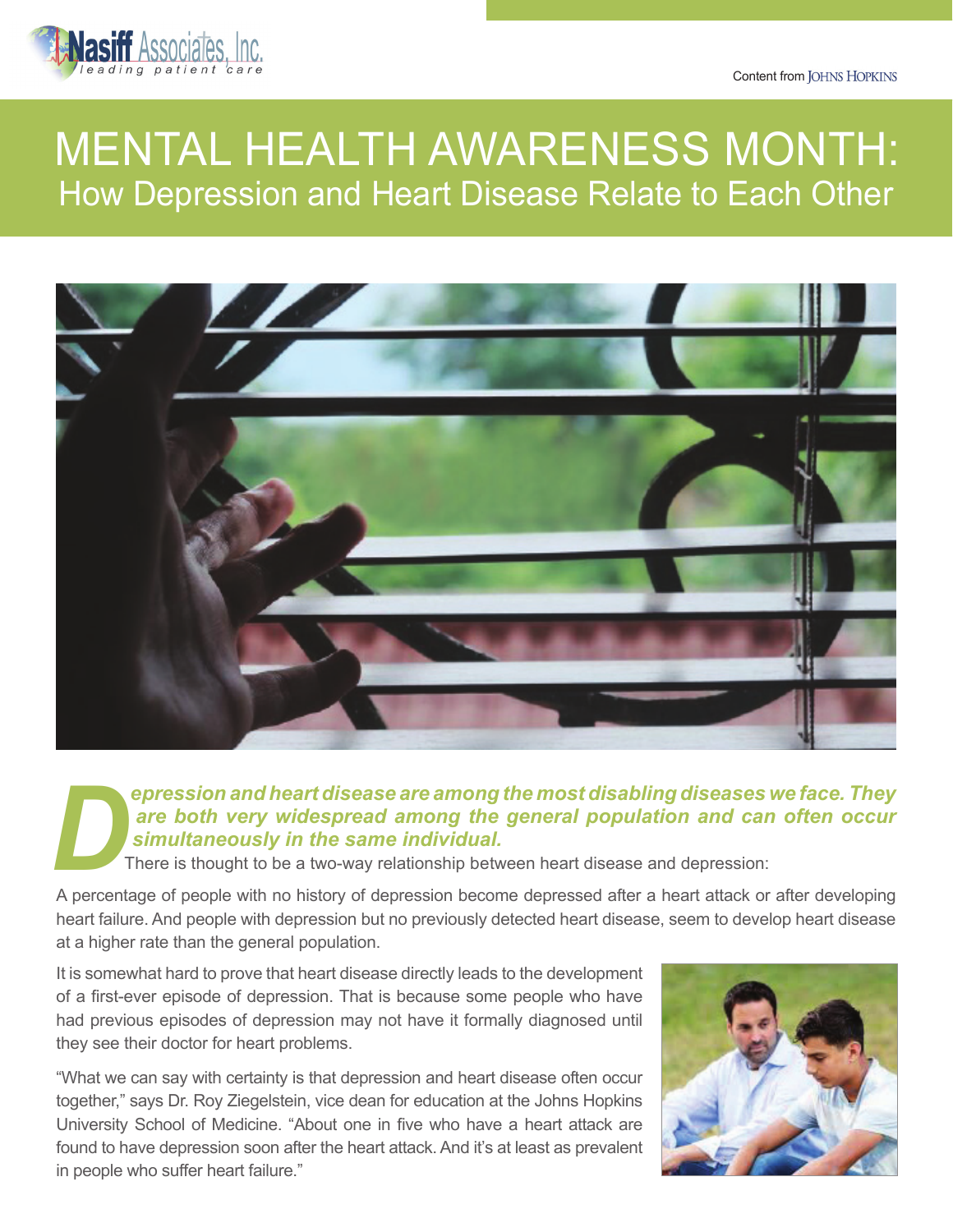## **Psychological Impact of a Heart Attack**

A heart attack can impact much more than a person's heart. It can affect many other aspects of a person's life, including:

- Attitude and mood
- Sense of certainty about the future
- Confidence about one's ability to fulfill the roles of a productive employee, mother, father, daughter, or son
- Feelings of guilt about previous habits that might have increased the person's heart attack risk
- Embarrassment and self-doubt over diminished physical capabilities

Most heart attack survivors are able to return to the roles and responsibilities they had before their heart attack. When uncertainty and anxiety become debilitating and interfere with the daily functions of life, then the process of rehabilitation and recovery after the heart attack may need to include psychological and psychiatric support, and perhaps medication for depression.

# **Heart Event Recovery and Depression: Types of Support**

Individuals recovering from a heart attack or other serious cardiac event can find many types of support. These include cardiac rehabilitation, social groups, and more specialized evaluation and treatment by psychologists, psychiatrists, and psychiatric social workers.

- **• Cardiac rehabilitation** You can find supervised forms of exercise in many clinical exercise centers around the country, including Johns Hopkins. Your closely monitored program may include an activity and nutrition plan specifically developed for heart attack recovery. Studies have shown that returning to normal activity and seeing the progress of other people recovering from a heart attack significantly improves mood and confidence.
- **Social support** It's natural to withdraw and lose social confidence after a heart attack. But according to some studies, making an extra effort to re-engage and socialize with friends can help you return to the person you were before, which can be vital to heart attack recovery.
- **• More formal forms of support** Sometimes going back to a normal life after a heart attack requires the guidance of a psychiatric social worker, psychiatrist,

or psychologist. Many milder forms of depression can be successfully treated by behavioral or "talk" therapy, either one-to-one or in a group of heart attack recovery patients. For some, depression symptoms may require antidepressant medication.

#### **Relationship Between Mood, Heart Disease, and Heart Attack Recovery**

People with depression or who are recovering from a heart attack have a lower chance of recovery and a higher risk of death than people without depression. The reasons range from how the individual behaves to how the body reacts:

- In heart attack patients, who are depressed, they might have decreased motivation to follow healthy daily routines which can result in skipping important heart medications, avoiding exercise and proper diets, and continuing or intensifying smoking and drinking habits.
- Individuals with depression can also experience changes in their nervous system and hormonal balance, which can make it more likely for a heart rhythm disturbance (called an "arrhythmia") to occur. The combination of depression and a damaged heart (from a heart attack), seems to make some people particularly susceptible to potentially fatal heart rhythm abnormalities.
- Individuals with depression may have uncommonly sticky platelets, these tiny cells can cause blood to clot. In patients with heart disease, this can accelerate atherosclerosis (hardening of the arteries) and increase the chance of heart attack. Some studies show that treating depression make platelets less sticky again.